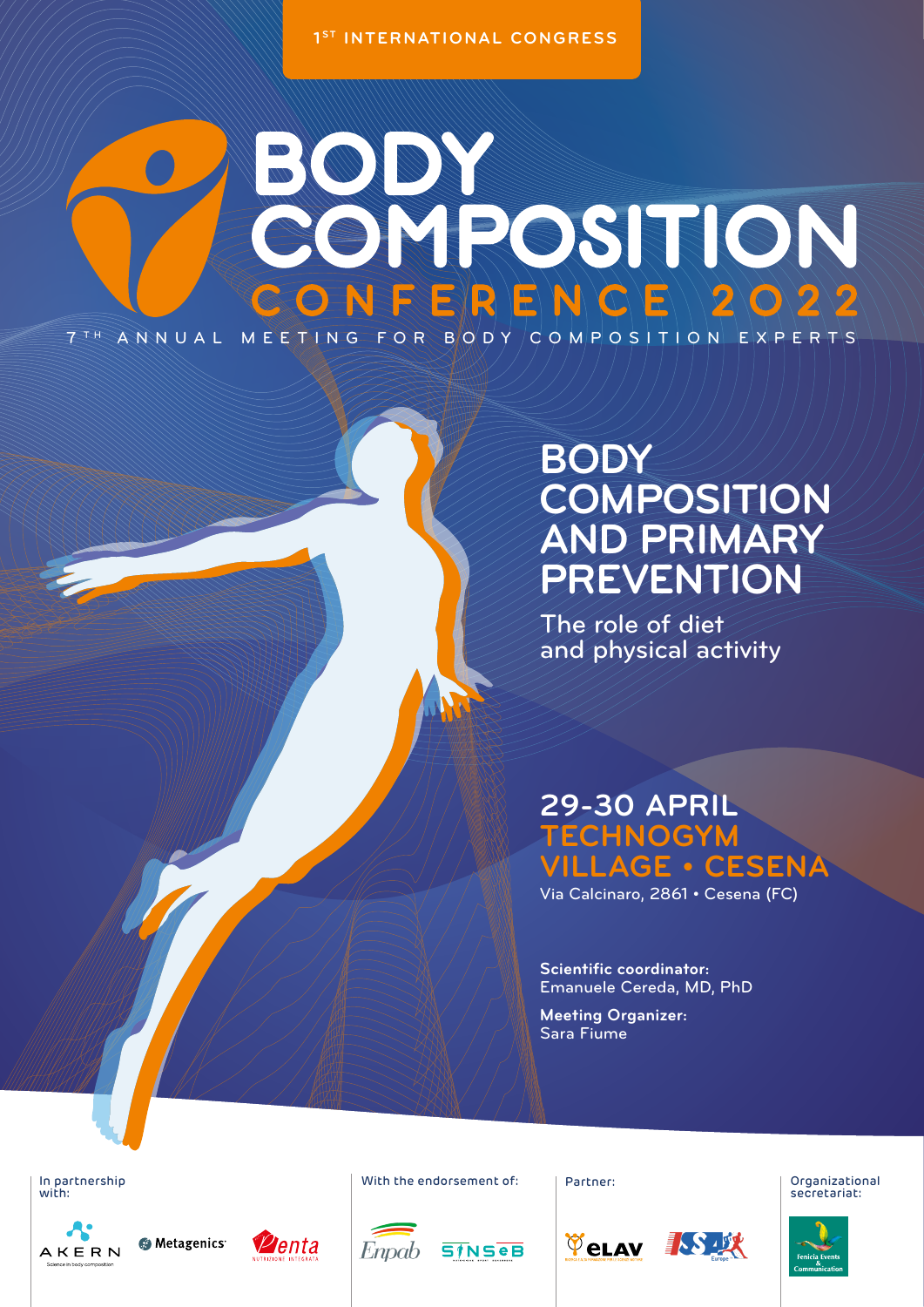**PROGRAM**

# **FRIDAY 29 APRIL 2022**

2:00 pm - 2:30 pm **REGISTRATION**

**WELCOME AND CONFERENCE OPENING**

### **SESSION 1 BODY COMPOSITION AND PRIMARY PREVENTION**

**MALNUTRITION AND CLINICAL PRACTICE: NEW APPROACHES, GUIDED BY THE EVALUATION OF BODY COMPOSITION WITH IMPEDANCE TECHNIQUE.**

**Emanuele Cereda, MD, PhD** *Medical Director of the U.O.C Dietetics and Clinical Nutrition IRCCS Foundation Policlinico "San Matteo" • Pavia*

### 3:15 pm - 3:45 pm

### **A CELLULAR APPROACH TO BODY COMPOSITION CHANGES**

**Luís Bettencourt Sardinha, Prof, PhD** *Dean of the Faculty of Human Kinetics, University of Lisbon, Full Professor of* 

*Exercise Prescription, Functional Body Composition and Energy Regulation*

### 3:45 pm - 4:15 pm

### **PHASE ANGLE AND BODY COMPOSITION CHANGES IN OBESE PATIENTS WITH ASSOCIATED COMORBIDITIES THROUGH DIFFERENT DIET PROGRAMS**

**Jose Manuel García Almeida, MD, PhD** *Associate Professor of Medicine, University of Malaga. Head of the Endocrinology and Nutrition Service, Quirón de Málaga Hospital Group*

### 4:15 pm - 4: 45 pm

### **THE PRESCRIPTION OF PHYSICAL EXERCISE FOR CARDIOVASCULAR AND CANCER PREVENTION**

### **Laura Stefani, MD**

*Specialist in Sports Medicine, Cardiology, Gastroenterology and Digestive Endoscopy. Medical Director at the Sports and Exercise Medicine Unit University of Florence*

**Q&A AND SESSION 1 CLOSING REMARKS**

### 5:00 pm - 5:30 pm **COFFEE BREAK**

႙ၯၜ

### 5:30 pm - 7:00 pm

### **TECHNOGYM TRAINING EXPERIENCES**

- *BioCircuit*
- *SkillX*
- *SkillRun Bootcamp*

### 8:30 pm - 10:00 pm

**SOCIAL DINNER**





 **1ST INTERNATIONAL CONGRESS** 7TH ANNUAL MEETING FOR BODY COMPOSITION EXPERTS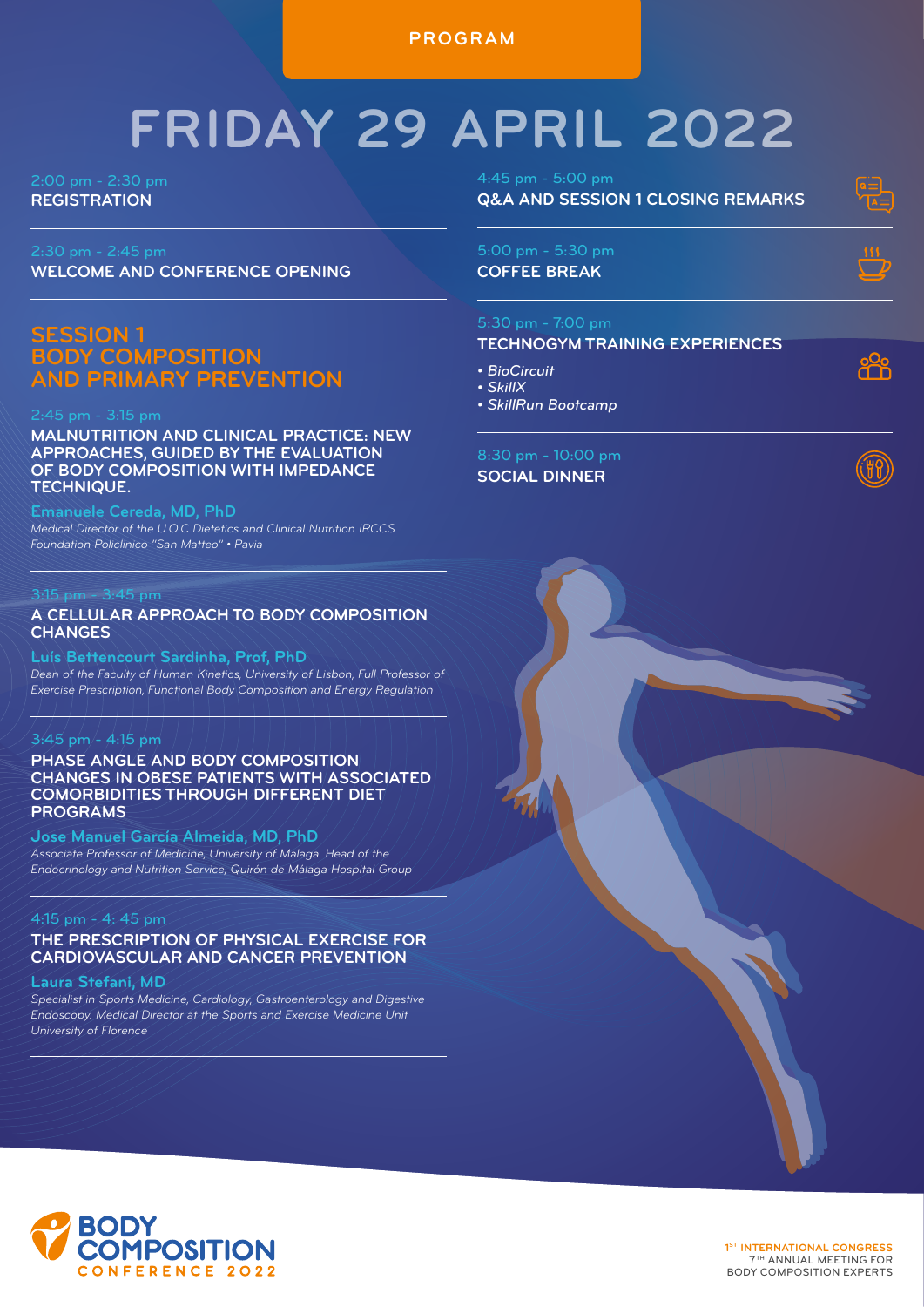**PROGRAM**

# **SATURDAY 30 APRIL 2022**

9:00 am - 9:30 am **REGISTRATION AND WELCOME**

### **SION 2 LIFESTYLE, DIET AND BODY COMPOSITION**

### 9:30 am - 10:00 am

### **IMPORTANCE OF BODY COMPOSITION MONITORING IN OBESE PATIENT WEIGHT LOSS**

**Amelia Brunani, MD** *Head of U.O. Rehabilitation Medicine – IRCCS Istituto Auxologico Piancavallo (VB)*

### 10:00 am - 10:30 am

### **THE ROLE OF NUTRITION IN CANCER PREVENTION**

**Ornella Carminati, MD** *Physician Ausl Romagna*

### **PHASE ANGLE AS A DIAGNOSTIC TOOL OF INFLAMMATION**

### **Luigi Barrea, MD, PhD**

*Associate Professor of Applied Dietetic Sciences and Techniques; Specialist in Food Science, University of Naples Federico II, Naples*

### $11:00$  am  $+$  11:15 am

**Q&A** 

### 11:15 am - 11:45 am

**COFFEE BREAK**

### 11:45 am - 12:15 pm

### **RELATIONSHIPS AND EMOTIONS AT THE CENTER OF DIETARY PRESCRIPTION**

### **Tiziana Stallone**

*Nutrition biologist, Contract Professor at Tor Vergata University, Member of the Technical Committee for nutrition and animal health at the Italian Ministry of Health*

### 12:15 pm - 12:45 pm

### **NUTRITIONAL COUNSELLING AS A WEIGHT CONTROL AND PREVENTION TOOL**

### **[Yeganeh Manon](https://didattica.unicampus.it/didattica/Guide/PaginaDocente.do?docente_id=25) Khazrai**

*RD, MSc. Contract Professor in Human Nutrition - University Campus Bio-Medico of Rome*

12:45 pm - 1:00 pm

**Q&A AND SESSION 2 CLOSING REMARKS**

**LUNCH AND GUIDED TOUR OF THE TECHNOGYM VILLAGE** 



### **SESSION 3 PHYSICAL EXERCISE PRESCRIPTION FOR DISEASE PREVENTION AND A HEALTHY LIFESTYLE: FROM THEORY TO PRACTICE**

### 2:30 pm - 3:00 pm

**EXERCISE IS MEDICINE: "BEST PRACTICES" FROM THE WORLD** 

**Silvano Zanuso, PhD** *Scientific Communication & Research Manager at Technogym*

### **LOCALIZATION OF WEIGHT LOSS AND PRIMARY PREVENTION**

**Denis Pauletto** *Research and Development Intern at ELAV*

### $3:30$  pm  $-4:00$  pm

**PHYSICAL EXERCISE DURING SENILE AGE: NEW TRAINING STRATEGIES AND EFFECTS ON BODY COMPOSITION**

**Francesco Campa, PhD**  *PhD in Pharmacological and Toxicological Sciences, Development and Movement Sciences. Lecturer and Researcher at the University of Padua*

### 4:00 pm - 4:45 pm

**SPORT-GAME: THE ROLE OF THE TRAINER IN OBESITY PREVENTION IN CHILDREN AND ADOLESCENTS**

**Massimiliano Mazzilli & Stefano Zambelli** *Strength and conditioning & Personal Trainer*

4:45 pm - 5:00 pm

**Q&A AND SESSION 3 CLOSING REMARKS**

**CONFERENCE CLOSING**